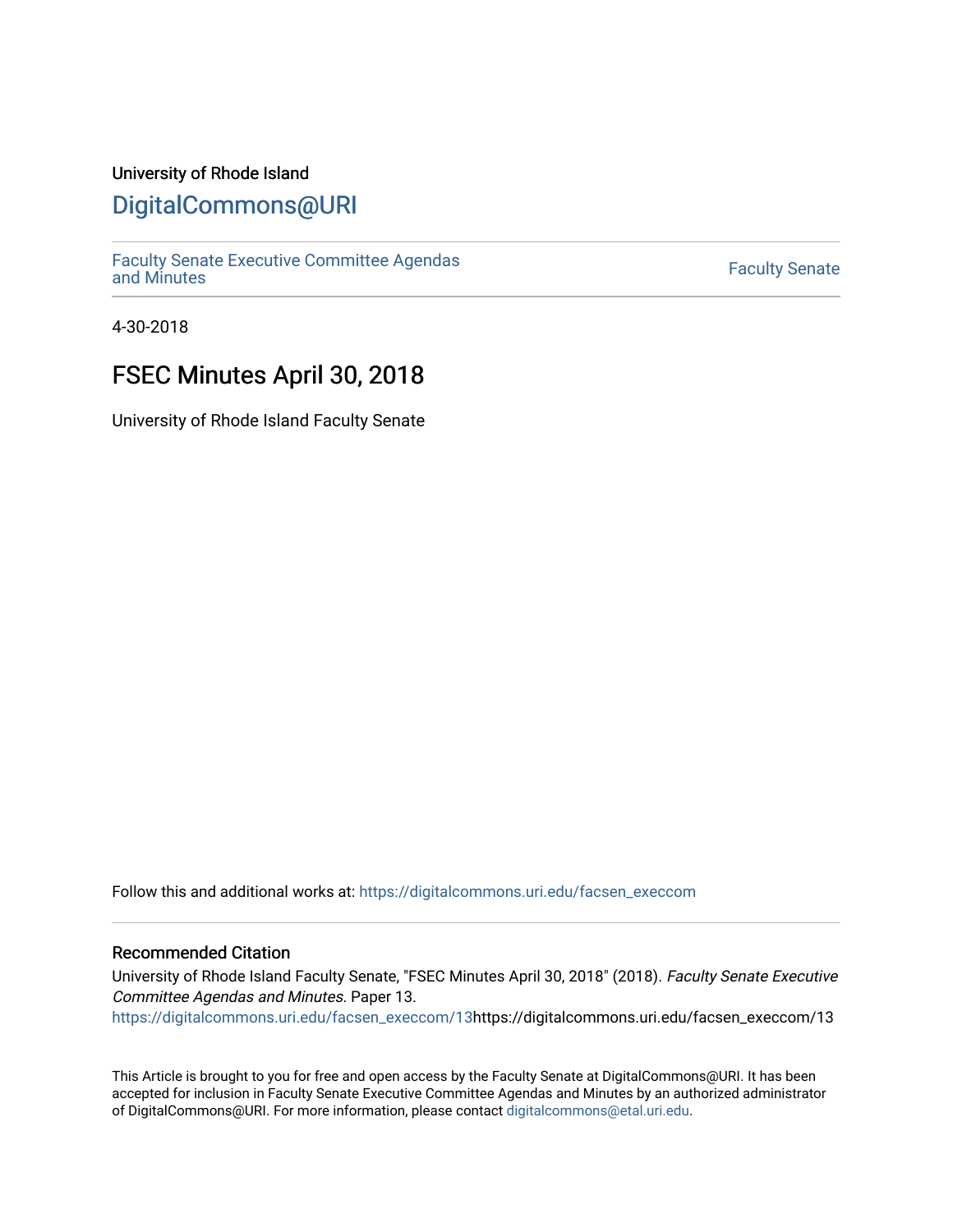



## **Faculty Senate Executive Committee Meeting #31 April 30, 2018 MINUTES**

**1.** The meeting was called to order at 1:12 PM on Monday, April 23, 2018, in Library Conference Room B, Chairperson Conley presiding. Senators Derbyshire, Gindy, Leonard, Mahler, and Rice were present. Vice Chairperson-elect, Senator Nassersharif, was also in attendance.

### **2. ANNOUNCEMENTS/CORRESPONDENCE/REPORTS**

Senator Rice provided FSEC members with an update on the Faculty Senate Coordinator search. Interviews of 5 candidates were scheduled for May 8 and May 9.

### **3. NEW BUSINESS**

- **a.** Dr. Daniel Graney, Dean of Students, joined the meeting at 1:15 PM to present proposed revisions to the Student Handbook prepared by the URI Office of Community Standards and the Students Rights and Responsibilities Committee (SR&R). Dr. Graney said that the biennial handbook review and update was behind schedule by one year. Most of the proposed changes were intended to comply with Title IX regulations. The institution had engaged the services of a consultant, Ms. Claire Hall, J.D., who specializes in higher education compliance. Dr. Graney explained the edits to the draft of the handbook that had been provided to FSEC members in advance of the meeting. He said that the SR&R Committee was recommending a change to the composition of Conduct Board hearing panels, reducing the membership to one faculty member, one staff member, and one student. Senator Leonard said that the FSEC would review the draft in greater detail over the summer and possibly present changes to the Faculty Senate in September.
- **b.** At the April 19 Faculty Senate meeting, the Senate had authorized the FSEC to act on behalf of the Senate and approve undergraduate general education courses between April 20 and May 18, 2018, once approved by the General Education Committee. The FSEC was asked to review and vote on ASL 101 American Sign Language I, ASL 102 American Sign Language II, BPS 205G The Challenged Brain, and CMB 211 Integrative Microbiology. BPS 205G and CMB 211 were approved. Senator Mahler noted that the proposal forms for ASL 101 and ASL 102 stated that there was no overlap with other courses. She said that there was overlap with CMD 175 Gestural Communication. Ms. Neff said that she would follow up and rectify the claim.

#### **4. ONGOING BUSINESS**

**a.** At the April 19 Faculty Senate meeting, the Senate had approve the formation of an ad hoc committee to develop committee training materials associated with the new standing